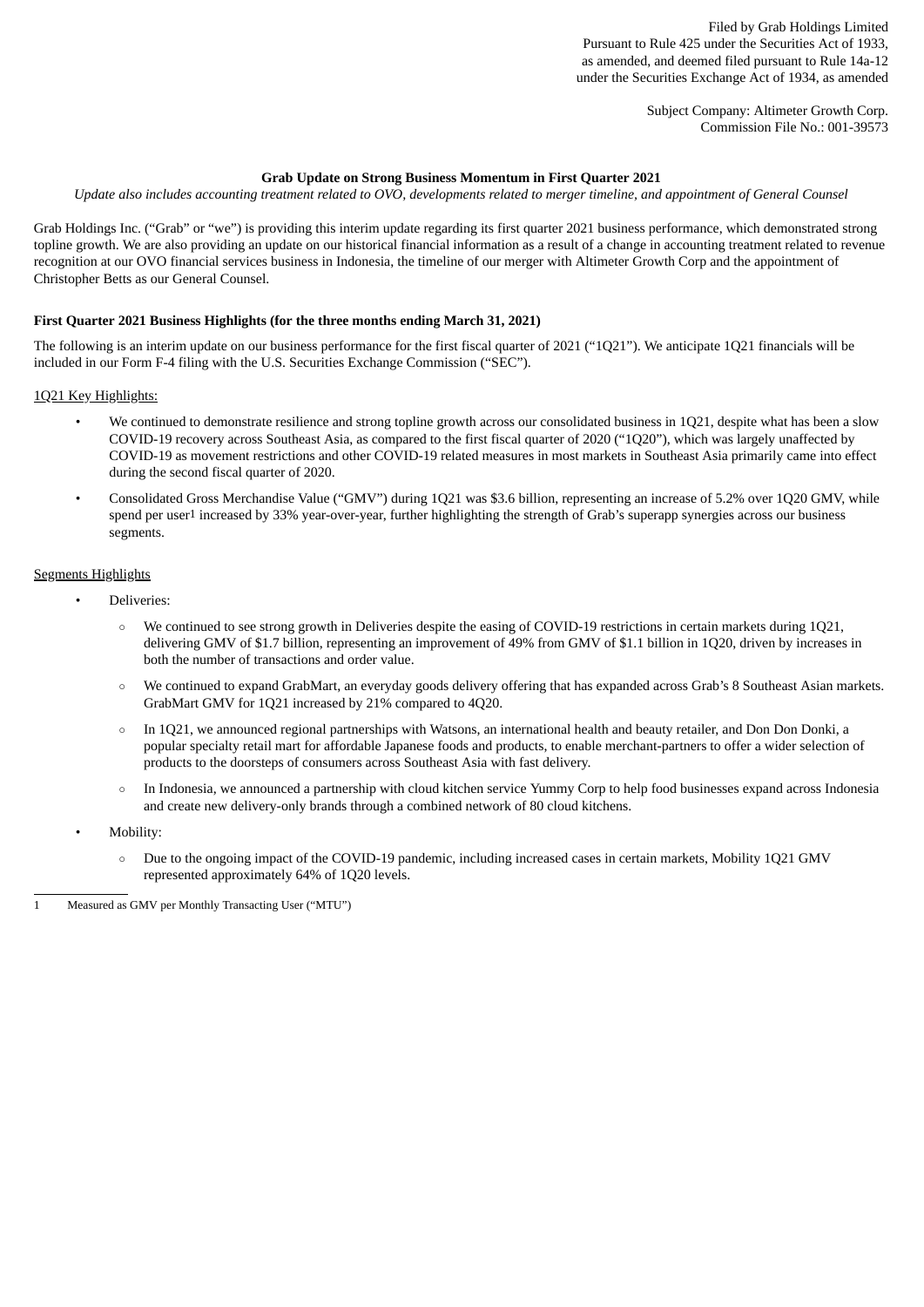- We anticipate that the demand for mobility services in Southeast Asia will continue to experience volatility as new COVID-19 cases have impacted our markets, leading to reimposed restrictions. In 1Q21, markets such as Vietnam and Thailand experienced a resurgence in COVID-19 cases. Towards the end of 1Q21 and into 2Q21, Malaysia and Singapore experienced heightened COVID-19 restrictions.
- In February 2021, we launched a vaccination program focused on increasing vaccine access and education for our driver-partners and their passengers. We plan to subsidize COVID-19 vaccinations for our active driver-partners who are not covered by national vaccination schemes, and will work together with governments to raise public health awareness and vaccine safety.
- Financial Services:
	- In 1Q21, the Financial Services segment achieved its highest quarterly TPV so far, demonstrating year-over-year growth of 17%, supported by strength in payments TPV generated from both on-Grab platform and off-Grab platform use cases.
	- Loan disbursals via the on-Grab platform2 increased by over 45% year-on-year as we continued to improve credit scoring models and launched new lending products in 1Q21.
	- The Insurance vertical demonstrated strong growth with gross written premiums increasing by more than three times year-on-year as Mobility related product sales increased.

# **Change in Accounting Treatment Related to OVO**

We are in the process of finalizing our financial audit for the fiscal years ended December 31, 2018, 2019 and 2020 (referred to herein as "FY2018", "FY2019" and "FY2020", respectively) in accordance with public company accounting oversight board ("PCAOB") standards as required by the SEC in connection with our intention to go public in the U.S. as described below. Based on discussions with our external auditors and a reassessment of the legal arrangements and commercial intent of the OVO points program<sup>3</sup> ("Program"), we have concluded that we will restate financial information previously disclosed in the Investor Presentation filed as exhibit 99.2 to the Form 8-K filed by Altimeter Growth Corp. ("AGC") dated April 13, 2021 ("Investor Presentation") in order to correct the accounting treatment. Note, there will be no change to our previously disclosed projections in the Investor Presentation for FY2021 to FY2023.

OVO users earn points when they transact with OVO merchant-partners, who pay OVO fees to issue these points. Historically, these fees received were recognized as revenue. When users redeem points with other merchant-partners to obtain a discount, OVO pays such merchant-partners for the redeemed points. Such amounts paid by OVO were historically recognized as a cost of revenue. We will be reversing the revenue and the equivalent amount of cost that was previously recognized.

Based on previously disclosed financial information in the Investor Presentation, US\$135 million and US\$204 million will be reversed from both adjusted net revenues ("ANR") and revenues for FY2020 and FY2019, respectively, with an equivalent reversal under cost of revenue. ANR, revenues and costs of revenues for FY2018 are not impacted by the restatement. There is no net impact to EBITDA, net loss, the balance sheet, the statement of changes in equity or the statement of cash flows for relevant periods presented as a result of the restatement. Our FY2021 to FY2023 projections that were previously disclosed in the Investor Presentation remain unchanged.

<sup>2</sup> Lending done directly by Grab.<br>3  $OVO$  is a non-wholly owned Gr

<sup>3</sup> OVO is a non-wholly owned Grab subsidiary in Indonesia and is part of Grab's financial services segment. OVO runs a loyalty program where OVO users can earn points for every transaction made with merchant-partners. Each point entitles the OVO user to a fixed amount of discount on future purchases from the merchant-partners.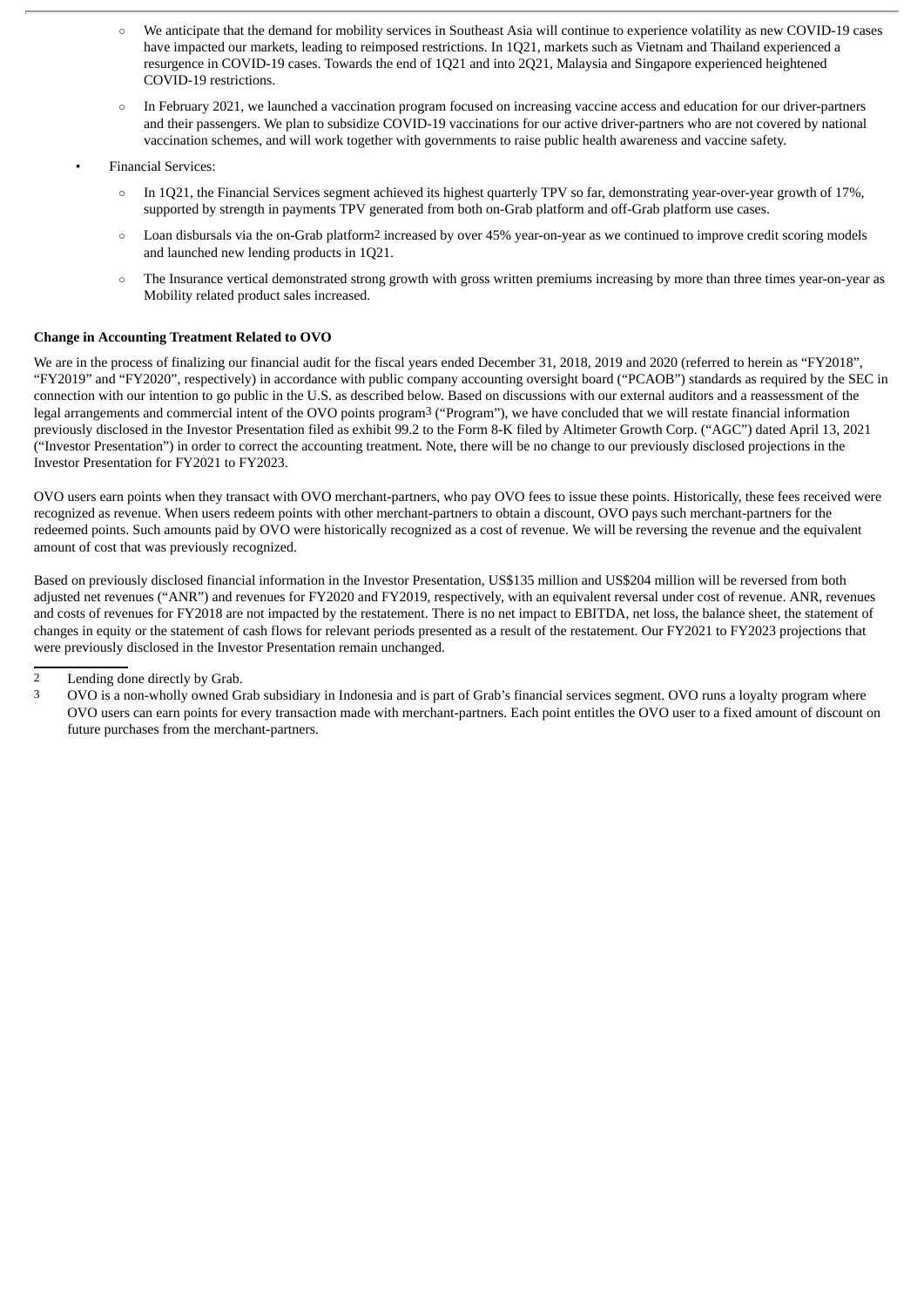## **Update on Merger Timeline**

On April 13, 2021, we announced our intention to go public in the U.S. in partnership with AGC. In connection with this business combination, we are in the process of finalizing our financial audit for FY2018, FY2019 and FY2020 in accordance with PCAOB standards as required by the SEC. Concurrently, we are also working with the SEC to obtain pre-clearance of certain accounting policies and related financial disclosures in accordance with the SEC's procedures. As a result, our financial information for these periods remain subject to further review and revision. Upon finalizing this work, in connection with the business combination with AGC, we expect Grab Holdings Limited ("GHL") to file a registration statement on Form F-4, which will include a related proxy statement to be distributed to AGC shareholders in connection with the business combination, with the SEC in or around the middle of the year and expect to complete the business combination with AGC during the fourth quarter of 2021.

### **Appointment of Christopher Betts as General Counsel**

We have appointed Christopher Betts as General Counsel. He was previously a partner in the Hong Kong office of Skadden, Arps, Slate, Meagher & Flom, LLP, a New York-based international law firm, where he worked on a variety of equity and debt offerings and mergers and acquisitions. Mr. Betts brings over 20 years of experience across the Asia Pacific region. He has led and participated in over 60 IPOs and various secondary listings, including landmark transactions for Xiaomi, Meituan and JD.com. Mr. Betts has also advised companies on post-IPO debt and equity fundraising activities and mergers and acquisitions across various industries. From mid-2006 to early 2010 he served as associate general counsel for McKinsey & Company, where he covered legal and risk management across the Asia Pacific region.

### **Forward-Looking Statements**

This document includes "forward-looking statements" within the meaning of the federal securities laws with respect to the proposed transaction between Grab, GHL and AGC, and also contains certain financial forecasts and projections. All statements other than statements of historical fact contained in this document, including, but not limited to, statements as to future results of operations and financial position, planned products and services, business strategy and plans, objectives of management for future operations of Grab, market size and growth opportunities, competitive position, technological and market trends and the potential benefits and expectations related to the terms and timing of the proposed transactions, are forward-looking statements. Some of these forward-looking statements can be identified by the use of forward-looking words, including "anticipate," "expect," "suggests," "plan," "believe," "intend," "estimates," "targets," "projects," "should," "could," "would," "may," "will," "forecast" or other similar expressions. All forward-looking statements are based upon estimates and forecasts and reflect the views, assumptions, expectations, and opinions of AGC and Grab, which are all subject to change due to various factors including, without limitation, changes in general economic conditions as a result of COVID-19. Any such estimates, assumptions, expectations, forecasts, views or opinions, whether or not identified in this document, should be regarded as indicative, preliminary and for illustrative purposes only and should not be relied upon as being necessarily indicative of future results.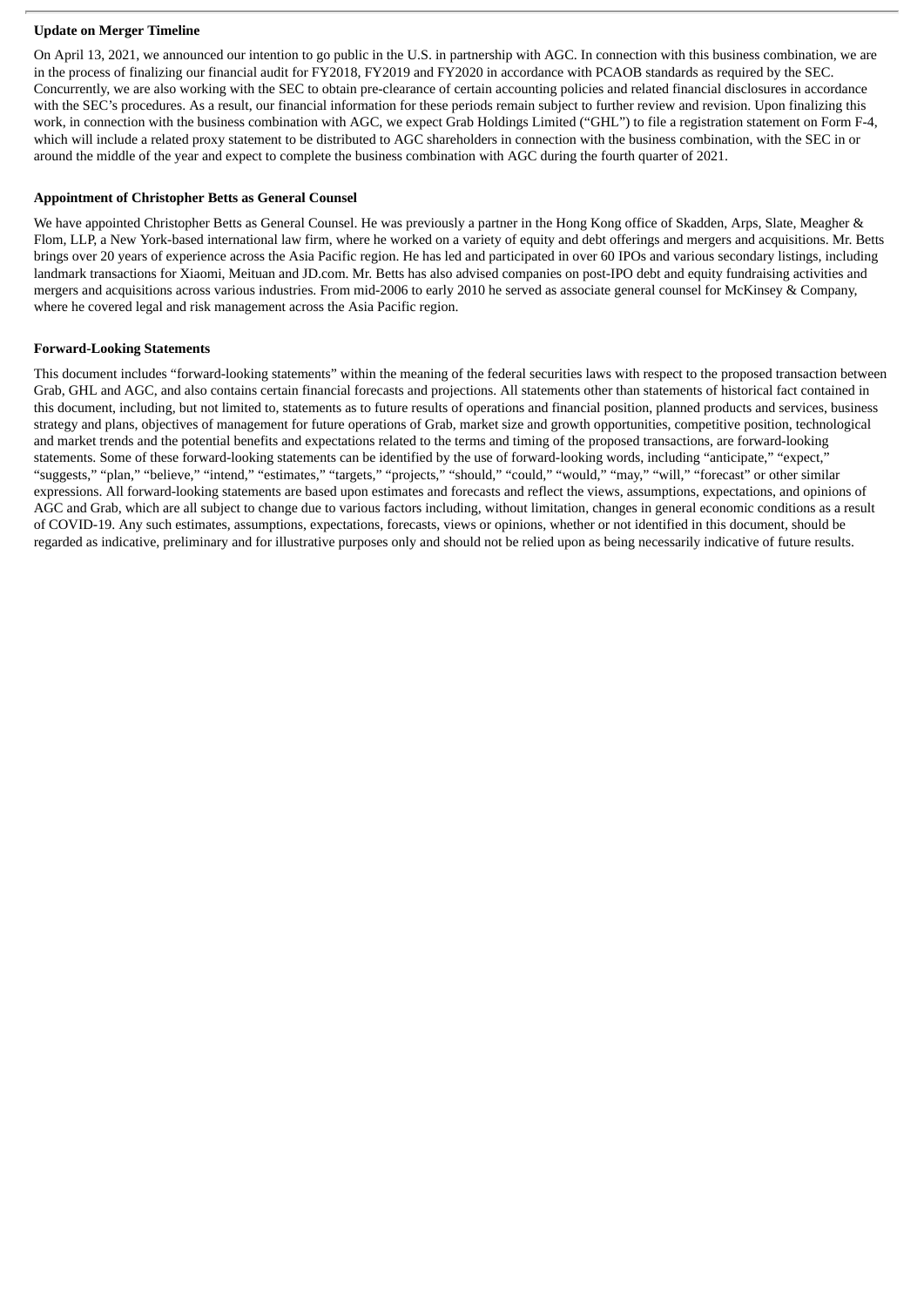The forward-looking statements and financial forecasts and projections contained in this document are subject to a number of factors, risks and uncertainties. Potential risks and uncertainties that could cause the actual results to differ materially from those expressed or implied by forward-looking statements include, but are not limited to, changes in domestic and foreign business, market, financial, political and legal conditions; the timing and structure of the business combination; changes to the proposed structure of the business combination that may be required or appropriate as a result of applicable laws or regulations; the inability of the parties to successfully or timely consummate the business combination, the PIPE investment and other transactions in connection therewith, including as a result of the COVID-19 pandemic or the risk that any regulatory approvals are not obtained, are delayed or are subject to unanticipated conditions that could adversely affect the combined company or the expected benefits of the business combination or that the approval of the shareholders of AGC or Grab is not obtained; the risk that the business combination disrupts current plans and operations of AGC or Grab as a result of the announcement and consummation of the business combination; the ability of Grab to grow and manage growth profitably and retain its key employees including its chief executive officer and executive team; the inability to obtain or maintain the listing of the post-acquisition company's securities on Nasdaq following the business combination; failure to realize the anticipated benefits of business combination; risk relating to the uncertainty of the projected financial information with respect to Grab; the amount of redemption requests made by AGC's shareholders and the amount of funds available in the AGC trust account; the overall level of demand for Grab's services; general economic conditions and other factors affecting Grab's business; Grab's ability to implement its business strategy; Grab's ability to manage expenses; changes in applicable laws and governmental regulation and the impact of such changes on Grab's business, Grab's exposure to litigation claims and other loss contingencies; the risks associated with negative press or reputational harm; disruptions and other impacts to Grab's business, as a result of the COVID-19 pandemic and government actions and restrictive measures implemented in response; Grab's ability to protect patents, trademarks and other intellectual property rights; any breaches of, or interruptions in, Grab's technology infrastructure; changes in tax laws and liabilities; and changes in legal, regulatory, political and economic risks and the impact of such changes on Grab's business. The foregoing list of factors is not exhaustive. You should carefully consider the foregoing factors and the other risks and uncertainties described in the "Risk Factors" section of GHL's registration statement on Form F-4, the proxy statement/consent solicitation statement/prospectus discussed below, AGC's Quarterly Report on Form 10-Q and other documents filed by GHL or AGC from time to time with the U.S. Securities and Exchange Commission (the "SEC"). These filings identify and address other important risks and uncertainties that could cause actual events and results to differ materially from those contained in the forward-looking statements. In addition, there may be additional risks that neither AGC nor Grab presently know, or that AGC or Grab currently believe are immaterial, that could also cause actual results to differ from those contained in the forward-looking statements. Forward-looking statements reflect AGC's and Grab's expectations, plans, projections or forecasts of future events and view. If any of the risks materialize or AGC's or Grab's assumptions prove incorrect, actual results could differ materially from the results implied by these forward-looking statements.

Forward-looking statements speak only as of the date they are made. AGC and Grab anticipate that subsequent events and developments may cause their assessments to change. However, while GHL, AGC and Grab may elect to update these forward-looking statements at some point in the future, GHL, AGC and Grab specifically disclaim any obligation to do so, except as required by law. The inclusion of any statement in this document does not constitute an admission by Grab nor AGC or any other person that the events or circumstances described in such statement are material. These forwardlooking statements should not be relied upon as representing AGC's or Grab's assessments as of any date subsequent to the date of this document. Accordingly, undue reliance should not be placed upon the forward-looking statements. In addition, the analyses of Grab and AGC contained herein are not, and do not purport to be, appraisals of the securities, assets or business of the Grab, AGC or any other entity.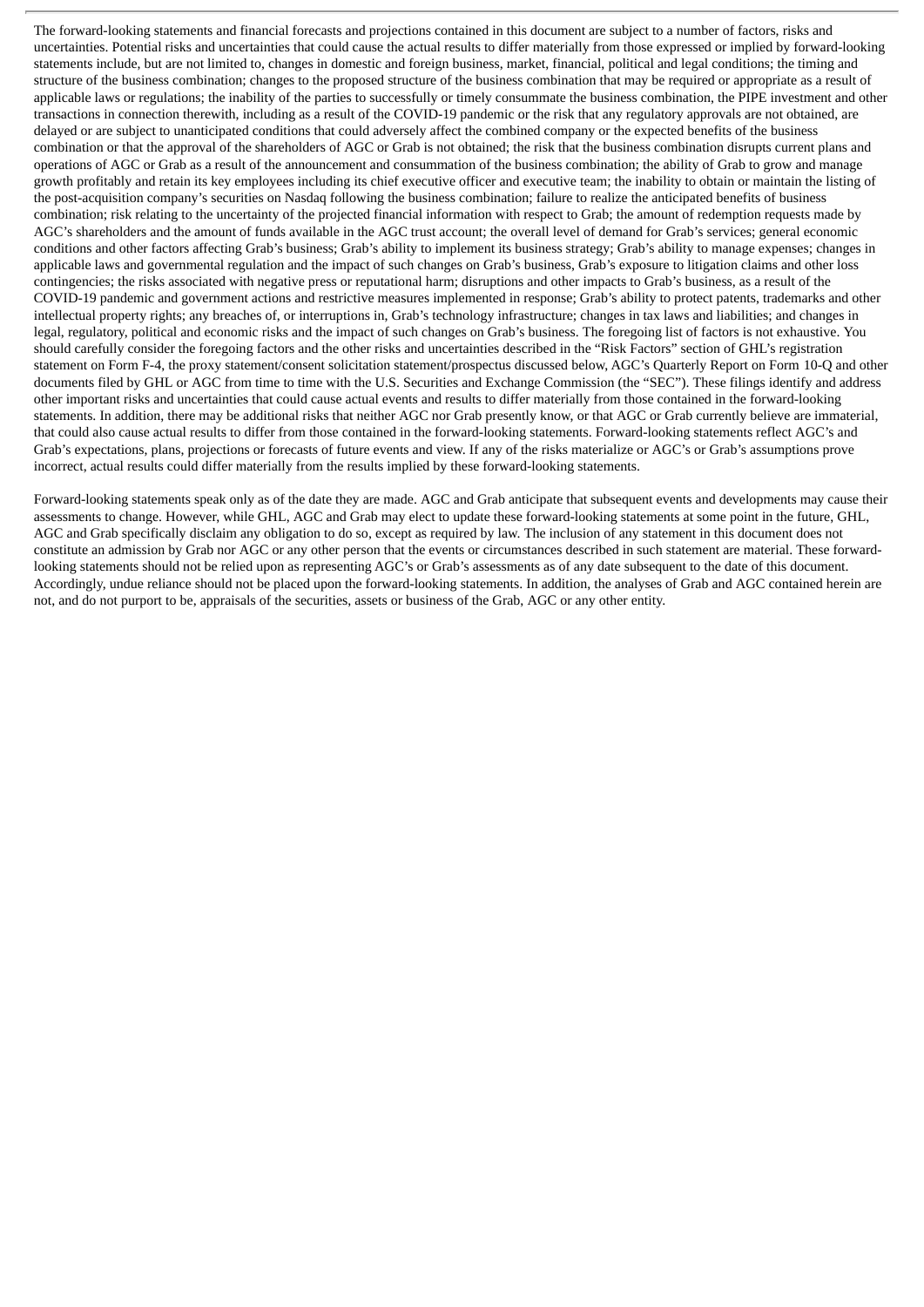## **Non-IFRS Financial Measures**

This document may also include references to non-IFRS financial measures. Such non-IFRS measures should be considered only as supplemental to, and not as superior to, financial measures prepared in accordance with IFRS, and such non-IFRS measures may be different from non-IFRS financial measures used by other companies.

#### **Important Information About the Proposed Transactions and Where to Find It**

This document relates to a proposed transaction between Grab and AGC. This document does not constitute an offer to sell or exchange, or the solicitation of an offer to buy or exchange, any securities, nor shall there be any sale of securities in any jurisdiction in which such offer, sale or exchange would be unlawful prior to registration or qualification under the securities laws of any such jurisdiction. The proposed transactions will be submitted to shareholders of AGC for their consideration.

GHL intends to file a registration statement on Form F-4 (the "Registration Statement") with the SEC which will include preliminary and definitive proxy statements to be distributed to AGC's shareholders in connection with AGC's solicitation for proxies for the vote by AGC's shareholders in connection with the proposed transactions and other matters as described in the Registration Statement, as well as the prospectus relating to the offer of the securities to be issued to Grab's shareholders in connection with the completion of the proposed business combination. AGC and GHL also will file other documents regarding the proposed transaction with the SEC.

After the Registration Statement has been filed and declared effective, AGC will mail a definitive proxy statement and other relevant documents to its shareholders as of the record date established for voting on the proposed transactions. This communication is not a substitute for the Registration Statement, the definitive proxy statement/prospectus or any other document that AGC will send to its shareholders in connection with the business combination. AGC's shareholders and other interested persons are advised to read, once available, the preliminary proxy statement/prospectus and any amendments thereto and, once available, the definitive proxy statement/prospectus, in connection with AGC's solicitation of proxies for its special meeting of shareholders to be held to approve, among other things, the proposed transactions, because these documents will contain important information about AGC, GHL, Grab and the proposed transactions. Shareholders and investors may also obtain a copy of the preliminary or definitive proxy statement, once available, as well as other documents filed with the SEC regarding the proposed transactions and other documents filed with the SEC by AGC, without charge, at the SEC's website located at www.sec.gov or by directing a request to AGC. The information contained on, or that may be accessed through, the websites referenced in this document is not incorporated by reference into, and is not a part of, this document.

INVESTMENT IN ANY SECURITIES DESCRIBED HEREIN HAS NOT BEEN APPROVED OR DISAPPROVED BY THE SEC OR ANY OTHER REGULATORY AUTHORITY NOR HAS ANY AUTHORITY PASSED UPON OR ENDORSED THE MERITS OF THE OFFERING OR THE ACCURACY OR ADEQUACY OF THE INFORMATION CONTAINED HEREIN. ANY REPRESENTATION TO THE CONTRARY IS A CRIMINAL OFFENSE.